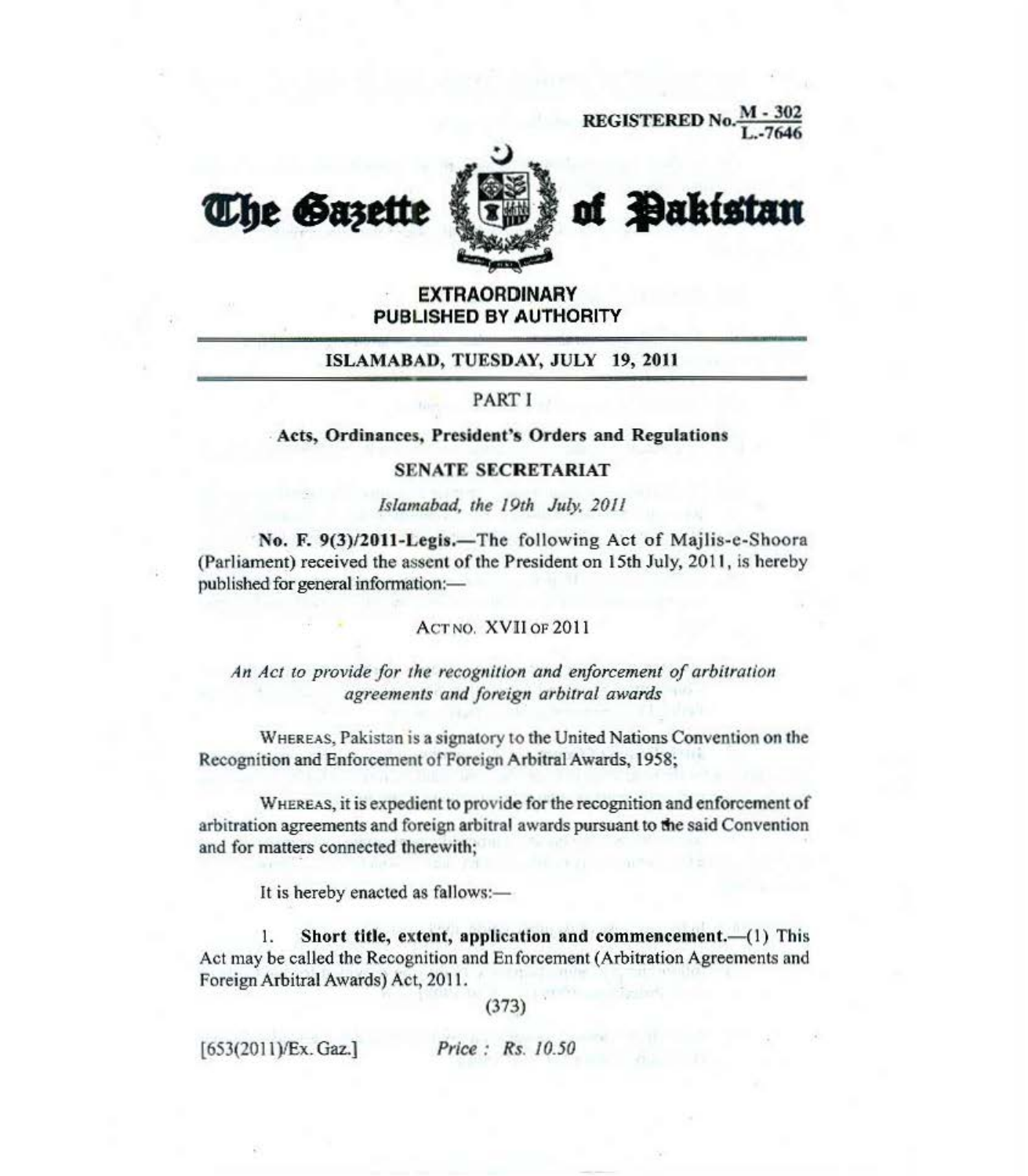(2) It extends to the whole of Pakistan.

(3) It shall apply to arbitration agreements made before, on or after the date of commencement of this Act.

( 4) It shall not apply to foreign arbitral awards made before the 14th day of July, 2005.

(5) It shall come into force at once.

2. Definitions.—In this Act, unless there is anything repugnant in the subject or context,-

- (a) "Article" means an Article of Convention;
- (b) "Contracting State" means a State which is a Party to the Convention;
- (c) "Convention" means the United Nations Convention on the Recognition and Enforcement of Foreign.Arbitral Awards, done at New York on 10th June, 1958, set forth in the Schedule to this Act;
- (d) "Court" means a High Court and such other superior court in Pakistan as may be notified by the Federal Government in the official Gazette; and
- (e) "foreign arbitral award" means a foreign arbitral award made in a Contracting State and such other State as may be notified by the Federal Government, in the official Gazette.

3. Jurisdiction of Court.—(1) Notwithstanding anything contained in any other law for the time being in force, the Court shall exercise exclusive jurisdiction to adjudicate and settle matters related to or arising from this Act.

(2) An application to stay legal proceedings pursuant to the provisions of Article II of the Convention may be filed in the Court, in which the legal proceedings are pending.

- $(3)$  In the exercise of its jurisdiction, the Court shall,—
- (a) follow the procedure as nearly as may be provided for the Code of Civil Procedure, 1908 (Act V of 1908); and
- (b) have all the powers vesled in a civil court under the Code of Civil Procedure, 1908 (Act V of 1908).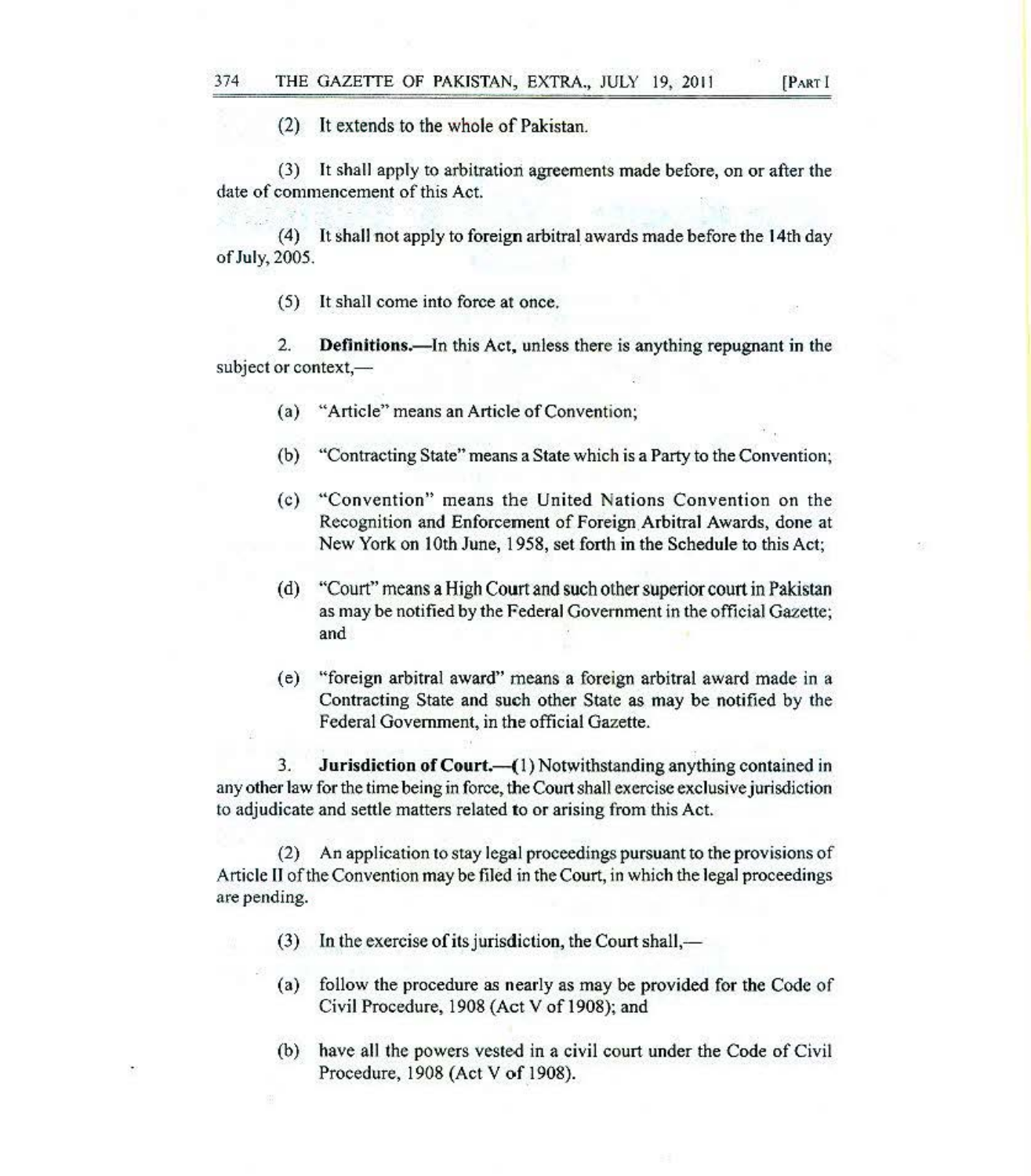4. Enforcement of arbitration agreements.-(1) A party to an arbitration agreement against whom legal proceedings have been brought in respect of a marter which is covered by the arbitration agreement may, upon notice to the other party to the proceedings, apply to the court in which the proceedings have been brought to stay the proceedings in so far as they concern that matter.

{2) On an application under sub-section (I), the court shall refer the parties to arbitration, unless it finds that the arbitration agreement is *null* and *void,* in operative or incapable of being performed.

5. Furnishing of documents.— $(1)$  The party applying for recognition and enforcement of foreign arbitral award under this Act shall, at the time of the application, furnish documents to the Court in accordance with Article IV of the Convention.

6. Enforcement of foreign arbitral award. $-(1)$  Unless the Court. pursuant to section 7, refuses the application seeking recognition and enforcement of a foreign arbitral award, the Court shall recognise and enforce the award in the same manner as a judgment or order of a court in Pakistan.

(2) A foreign arbitral award which is enforceable under this Act, shall be treated as binding for all purposes on the persons as between whom it was made, and may accordingly be relied on by any of those persons by way of defence, set off or otherwise in any legal proceedings in Pakistan.

7. Unenforceable foreign arbitral awards.—The recognition and enforcement of a foreign arbitral award shall not be refused except in accordance with Article V of the Convention.

8. Inconsistency.—In the event of any inconsistency between this Act and the Convention, the Convention shall prevail to the extent of the inconsistency.

9. Powers to make Rules.—The Federal Government may, by notification in the official Gazette, make rules to carry out the purposes of this Act.

10. Repeal and saving.—(1) The Arbitration (Protocol and Convention) Act, 1937 (VI of 1937) (hereinafter in this section referred to as "the Act") is hereby repealed.

(2) Notwithstanding the repeal of the Act, it shall continue to have effect in relation to foreign arbitral awards made-

- (a) before the date of commencement of this Act; and
- (b) within the meaning of section 2 of the Act which are not foreign arbitral awards within the meaning of section 2 of this Act.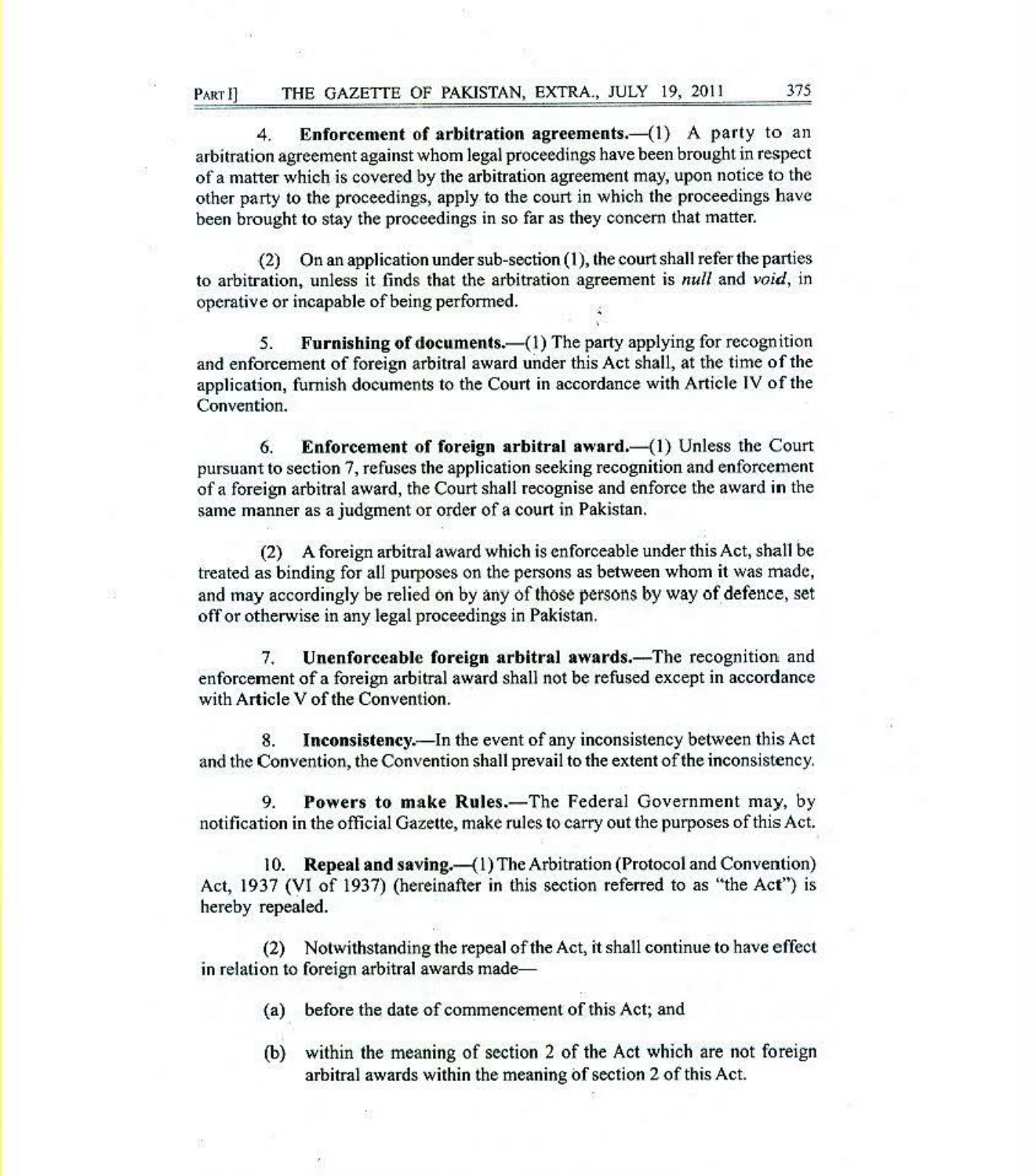# **SCHEDULE** [See Section 2 (a)]

# CONVENTION ON THE RECOGNITION AND ENFORCEMENT OF FOREIGN ARBITRAL AWARDS

Done at New York on 10 June, 1958 Entry into force: 7 June, 1959

#### ARTICLE I

I. This Convention shall apply to the recognition and enforcement of arbitral awards made in the territory or a State other than the State where the recognition and enforcement of such awards are sought, and arising out of differences between persons, whether physical or legal. It shall also apply to arbitral awards not considered as domestic awards in the State where their recognition and enforcement are sought.

2. The term "arbitral awards" shall include not only awards made by arbitrators appointed for each case but also those made by permanent arbitral bodies to which the parties have submitted.

3. When signing, ratifying or acceding to this Convention, or notifying extension under article X hereof, any State may on the basis of reciprocity declare that it will apply the Convention to the recognition and enforcement of awards made only in the territory of another Contracting State. It may also declare that it will apply the Convention only to differences arising out oflegal relationships, whether contractual or not, which are considered as commercial under the national law of the State making such declaration.

#### ARTICLE II

I. Each Contracting State shall recognize an agreement in writing under which the parties undertake to submit to arbitration all or any differences which have arisen or which may arise between them in respect of defined legal relationship, whether contractual or not, concerning a subject matter capable of settlement by arbitration.

2. The term "agreement in writing" shall include an arbitral clause in a contract or an arbitration agreement, signed by the parties or contained in an exchange of letters or telegrams.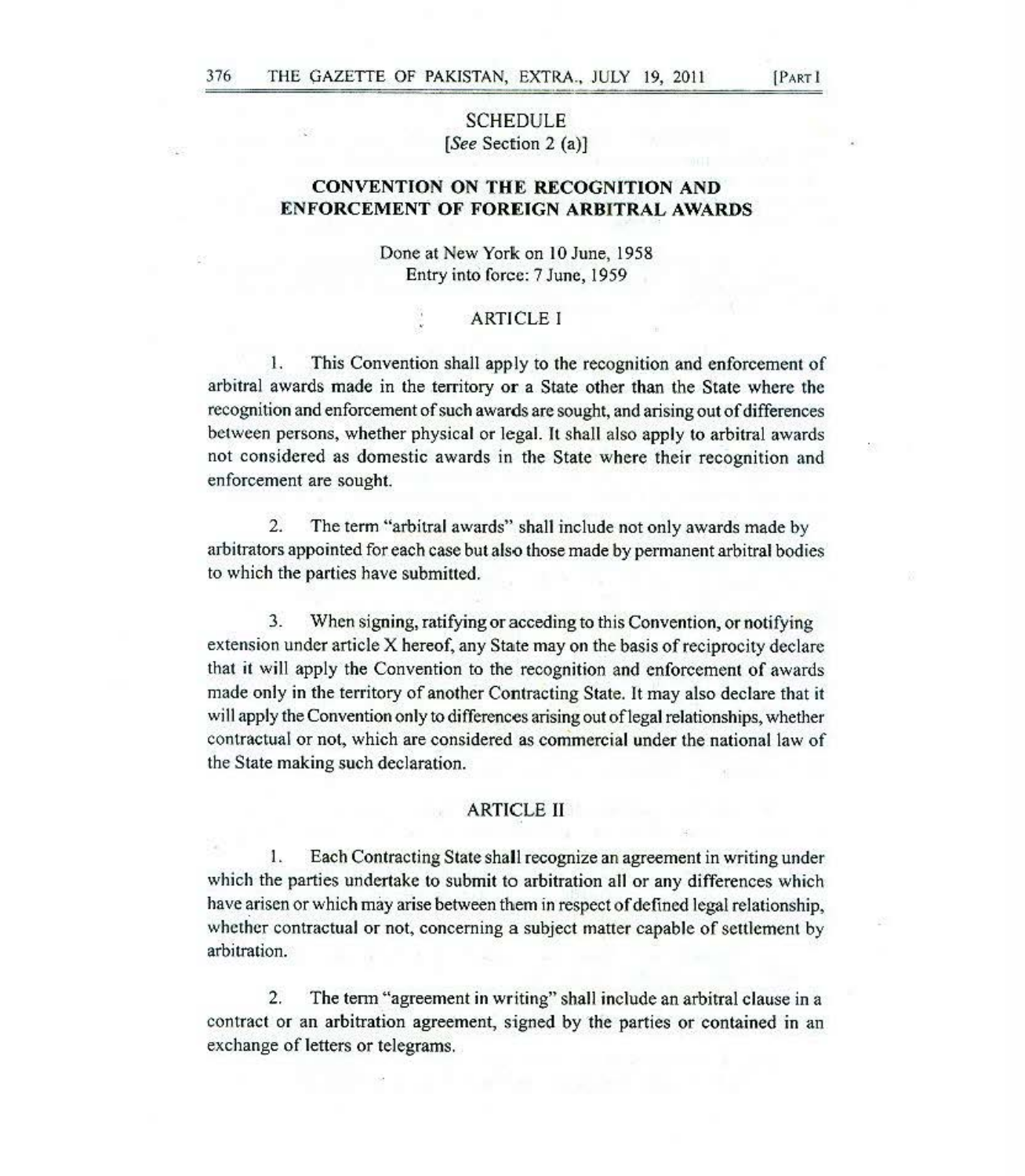3. The court of a Contracting State, when seized of an action in a matter in respect of which the parties have made an agreement within the meaning of this article shall, at the request of one of the parties, refer the parties to arbitration, unless it finds that the said agreement is *null* and *void,* inoperative or incapable of being performed.

#### **ARTICLE III**

Each Contracting State shall recognize arbitral awards as binding and enforce them in accordance with the rules of procedure of the territory where the award is relied upon, under the conditions laid down in the following articles. There shall not be imposed substantially more onerous conditions or higher fees or charges on the recognition or enforcement of arbitral award to which this Convention applies than arc imposed on the recognition or enforcement of domestic arbitral awards.

#### ARTICLE IV

I. · To obtain the recognition and enforcement mentioned in the preceding article, the party applying for recognition and enforcement shall, at the time of the. application, supply:-

- (a) The duly authenticated original award or a duly certified copy thereof;
- (b) The original agreement refened to in article II or a duly certified copy thereof.

2. If the said award or agreement is not made in an official language of the country in which the award is relied upon, the party applying for recognition and enforcement of the award shall produce a translation of these documents into such language. The translation shall be certified by an official or sworn translator or by a diplomatic or consular agent.

#### ARTICLE V

1. Recognition and enforcement of the award may be refused, at the request of the party against whom it is invoked, only if that party furnishes to the competent authority where the recognition and enforcement is sought, proof that:-

(a) The parties to the agreement referred to in article II were, under the law applicable to them, under some incapacity, or the said agreement is not valid under the law to which the parties have subjected it or, failing any indication thereon, under the law of the country where the award was made; or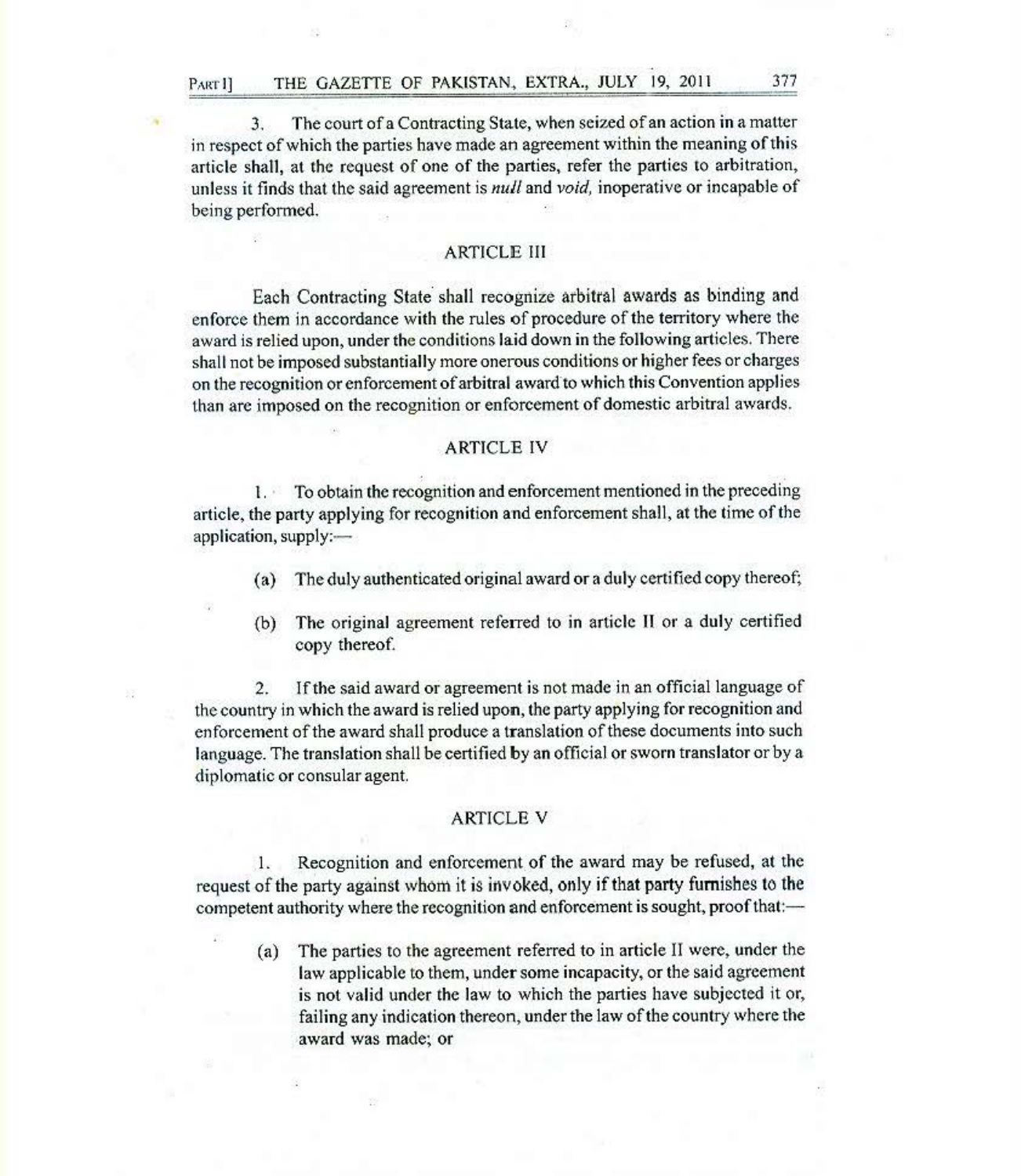- (b) The party against whom the award is invoked was not given proper notice of the appointment of the arbitrator or of the arbitration proceedings or was otherwise unable to present his case; or
- (c) The award deals with a difference not contemplated by or not falling within the terms of the submission to arbitration, or it contains decisions on matters beyond the scope ofthe submission to arbitration, provided that, if the decisions on matters submitted to arbitration, can be separated from those not so submitted, that part of the award which contains decisions on matters submitted to arbitration may be recognized and enforced; or
- (d) The composition of the arbitral authority or the arbitral procedure was not in accordance with the agreement of the parties, or, failing such agreement, was not in accordance with the law of the country where the arbitration took place; or
- (e) The award has not yet become binding on the parties, or has been set aside or suspended by a competent authority if the country in which, or under the law of which, that award was made.

2. Recognition and enforcement of an arbitral award may also be refused if the competent authority in the country where recognition and enforcement is sought finds that:-

- (a) The subject matter of the difference is not capable of settlement by arbitration under the law of that country; or
- (b) The recognition or enforcement of the award would be contrary to the public policy of that country.

#### ARTICLE VI

If an application for the setting, aside or suspension of the award has been made to a competent authority referred to in article  $V(1)$  (e), the authority before which the award is sought to be relied upon may, if it considers it proper, adjourn the decision on the enforcement of the award and may also, on the application of the party claiming enforcement of the award, order the other party to give suitable security.

#### ARTICLE VII

I. The provisions of the present Convention shall not affect the validity of multilateral or bilateral agreements concerning the recognition and enforcement of arbitral awards entered into by the Contracting States nor deprive any interested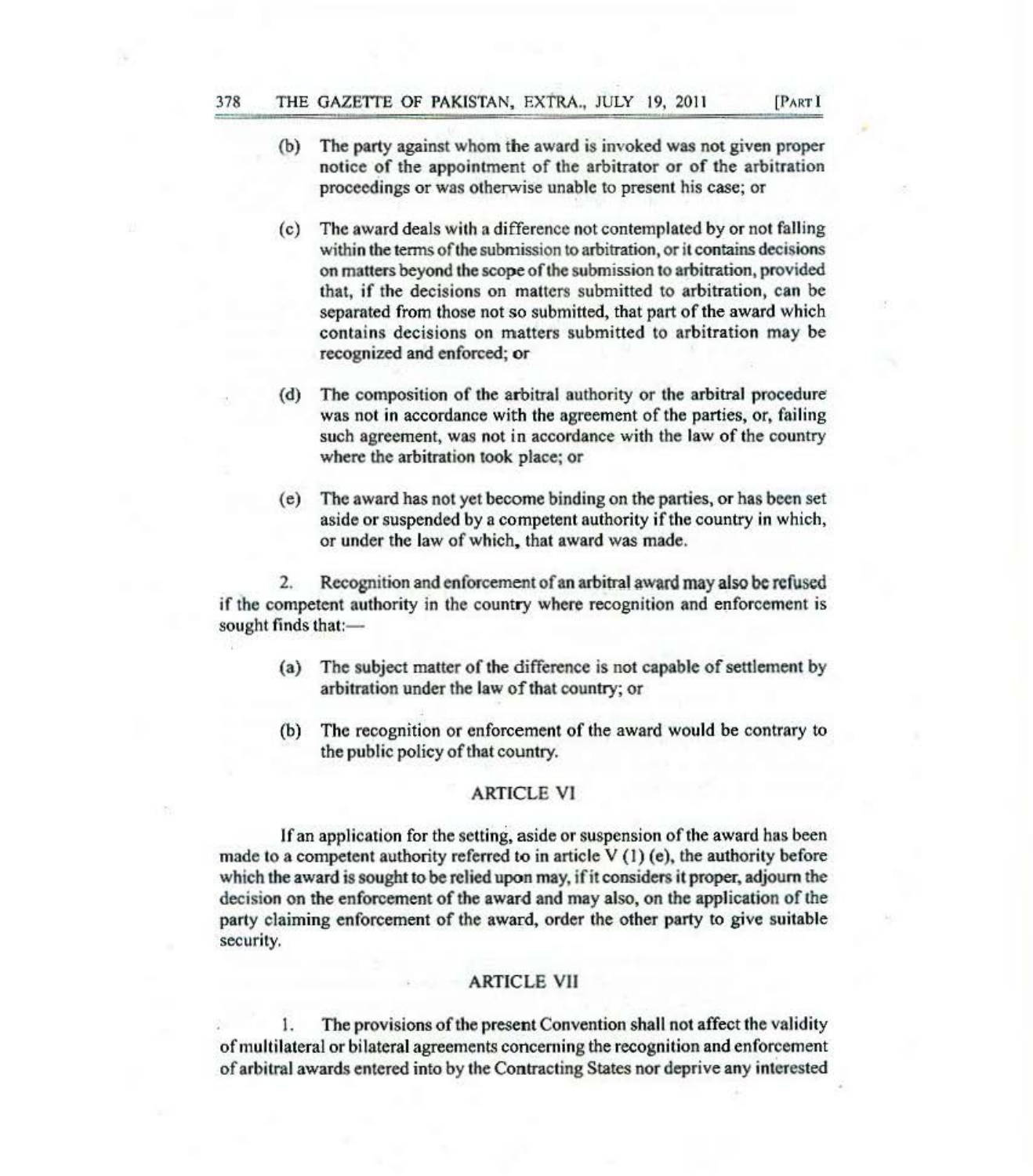party of. any right. he may bave to avail himself of an arbitral award in the manner and to the extent allowed by the law or the treaties of the country where such award is sought to be relied upon.

2. The Geneva Protocol on Arbitration Clauses of 1923 and the Geneva Convention on the Execution of Foreign Arbitral Awards of 1927 shall cease to have effect between contracting States on their becoming bound and to the extent that they become bound, by this Convention.

#### ARTICLE Vlll

I. This Convention shall be open-until31 st December 1958 for signature on behalf of any Member of the United Nations and also on behalf of any other State which is or hereafter becomes a member of any specialized agency of the United Nations, or which. is or hereafter becomes a party to the Statute of the International Court of Justice, or any other State to which an invitation has been addressed by the General Assembly of the United Nations.

2. This Convention shall be ratified and the instrument of ratification shall be deposited with the Secretary-General of the United Nations.

#### ARTICLE IX

I. This Convention shall be open for accession to all States referred to in article VIII.

2. . Accession shall be effected by the deposit of an instrument of accession with the Secretary-General of the United Nations.

# **ARTICLE X**

I. Any State may, at the time of signature, ratification or accession declare that this Convention shall extent to all or any of the territories for the international relations of which it is responsible. Such a declaration shall take effect when the Convention enters into force for the State concemed.

2. At any time thereafter any such extension shall be made by notification addressed to the Secretary-General of the United Nations and shall take effect as from the ninetieth day. after the day of receipt by the Secretary-General of the United Nations of this notification, or as from the date of entry into force of the Convention for the State concerned, whichever is the later.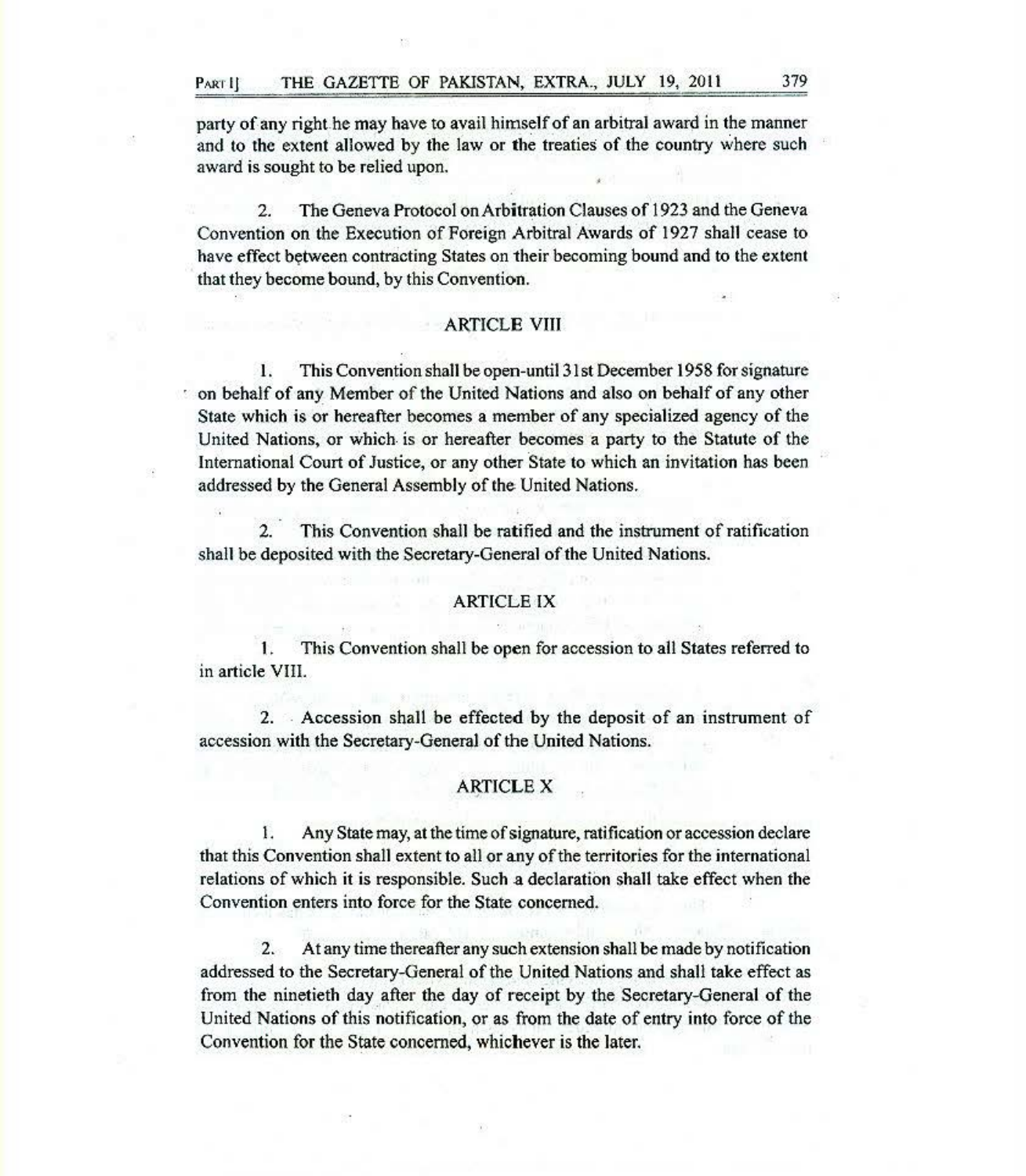3. With respect. to those territories to which this Convention is not extended at the time of signature, ratification or accession, each state concerned shall consider the possibility of taking the necessary steps in order to extent the application of this Convention to such territories, subject, where necessary for Constitutional reasons, to the consent of the Governments of such territories.

# **ARTICLE XI**

In the case of a federal or non-unitary State, the following provisions shall apply:-

- (a) With respect to those articles of this Convention that come within the legislative jurisdiction of the federal authority, the obligations of the federal Government shall to this extent be the same as those of Contracting States which are not federal States;
- (b) With respect to those articles of this Convention that come within the legislative jurisdiction of constituent states or provinces which are not, under the constitutional system of the federation, bound to take legislative action, the federal Government shall bring such articles with a favourable recommendation to the notice of the appropriate authorities of constituent states or provinces at the earliest possible **moment;**
- (c) A Federal State Party io this Convention shall, at the request of any other Contracting State transmitted through the Secretary-General of the Uriited Nations, supply a statement of the law and practice of the federation and its constituent units in regard to any particular provision of this Convention, showing the extent to which effect has been given to that provision by legislative or other action.

# ARTICLE XII •

1. This Convention shall come into force on the ninetieth day following the date of deposit of the third instrument of ratification or accession.

2. For each State ratifying or acceding to this Convention after the deposit of the third instrument of ratification or accession; this Convention shall enter into force on the ninetieth day after deposit by such State of it, instrument of ratification or accession.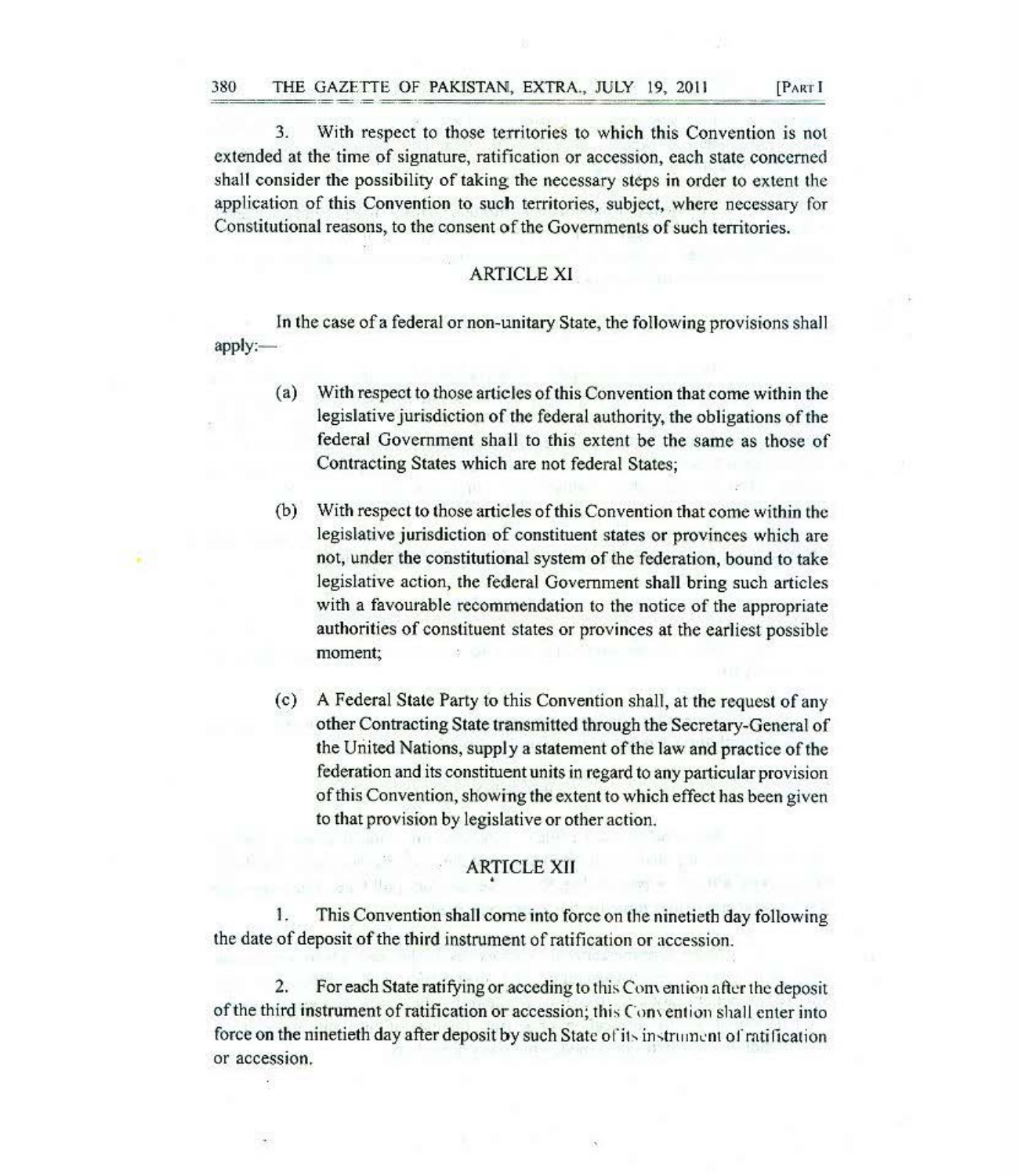### ARTICLE XIII

I. Any Contracting State may denounce this Convention by a written notification to the Secretary-General of the United Nations Denunciation shall taken effect one year after the date of receipt of the notification by the Secretary-General.

2. Any State which has made a declaration or notification under Article X may, at any time thereafter, by notification to the Secretary-General of the United Nations, declare that this Convention shall cease to extend to the territory concerned one year after the date of the receipt of the notification by the Secretary-General.

3. This Convention shall continue to be applicable to arbitral awards in respect of which recognition or enforcement proceedings have been instituted before the denunciation takes effect.

#### **ARTICLE XIV**

A Contracting State shall not be entitled to avail itself of the present Convention against other Contracting States except to the extent that it is itself bound to apply the denunciation take effect.

# ARTICLE XV

The Secretary-General of the United Nations shall notify the States contemplated in Article VIII of the following:-

- (a) signatures and ratifications in accordance with Article VIII;
- (b) accessions in accordance with Article IX;
- (c) declarations and notifications under Articles I, X and XI;
- (d) the date upon which this Convention enters into force in accordance with Article XII; and

(e) . denunciations and notifications in accordance with Article XIII.